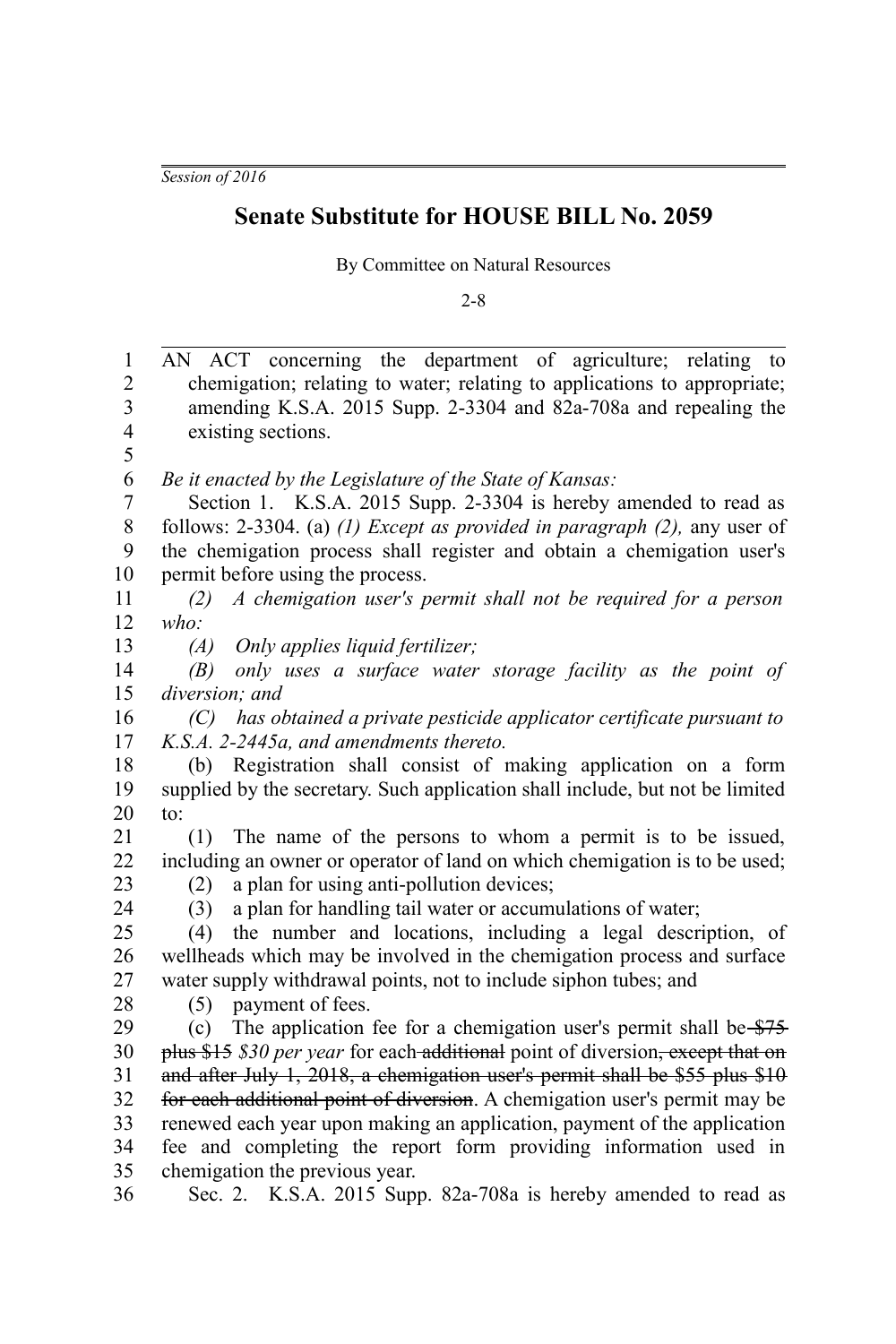follows: 82a-708a. (a) Any person may apply for a permit to appropriate water to a beneficial use, notwithstanding that the application pertains to the use of water by another, or upon or in connection with the lands of another. Any rights to the beneficial use of water perfected under such application shall attach to the lands on or in connection with which the water is used and shall remain subject to the control of the owners of the lands as in other cases provided by law. 1 2 3 4 5 6 7

(b) Except as otherwise provided in subsections (d), (e) and*,* (f) *and (g)*, each application for a permit to appropriate water, except applications for permits for domestic use, shall be accompanied by an application fee fixed by this section for the appropriate category of acre feet in accordance with the following: 8 9 10 11 12

| 13 | Acre Feet<br>Fee                                                               |
|----|--------------------------------------------------------------------------------|
| 14 |                                                                                |
| 15 |                                                                                |
| 16 |                                                                                |
| 17 | for each additional 100                                                        |
| 18 | acre feet or any part thereof                                                  |
| 19 | On and after July 1, 2018, the application fee shall be fixed by this          |
| 20 | section for the appropriate category of acre feet in accordance with the       |
| 21 | following:                                                                     |
| 22 | Acre Feet<br>Fee                                                               |
| 23 |                                                                                |
| 24 |                                                                                |
| 25 |                                                                                |
| 26 | for each additional 100                                                        |
| 27 | acre feet or any part thereof                                                  |
| 28 | The chief engineer shall render a decision on such permit applications         |
| 29 | within 150 days of receiving a complete application except when the            |
| 30 | application cannot be processed due to the standards established in K.A.R.     |
| 31 | 5-3-4c. Upon failure to render a decision within 180 days of receipt of a      |
| 32 | complete application, the application fee is subject to refund upon request.   |
| 33 | (c) Except as otherwise provided in subsections (d), (e)-and, (f) and          |
| 34 | $(g)$ , each application for a permit to appropriate water for storage, except |
| 35 | applications for permits for domestic use, shall be accompanied by an          |
| 36 | application fee fixed by this section for the appropriate category of          |
| 37 | storage-acre feet in accordance with the following:                            |
| 38 | Storage-Acre Feet<br>Fee                                                       |
| 39 |                                                                                |
| 40 |                                                                                |
| 41 | for each additional 250                                                        |
| 42 | storage-acre feet or any part thereof                                          |
| 43 | On and after July 1, 2018, the application fee shall be fixed by this          |